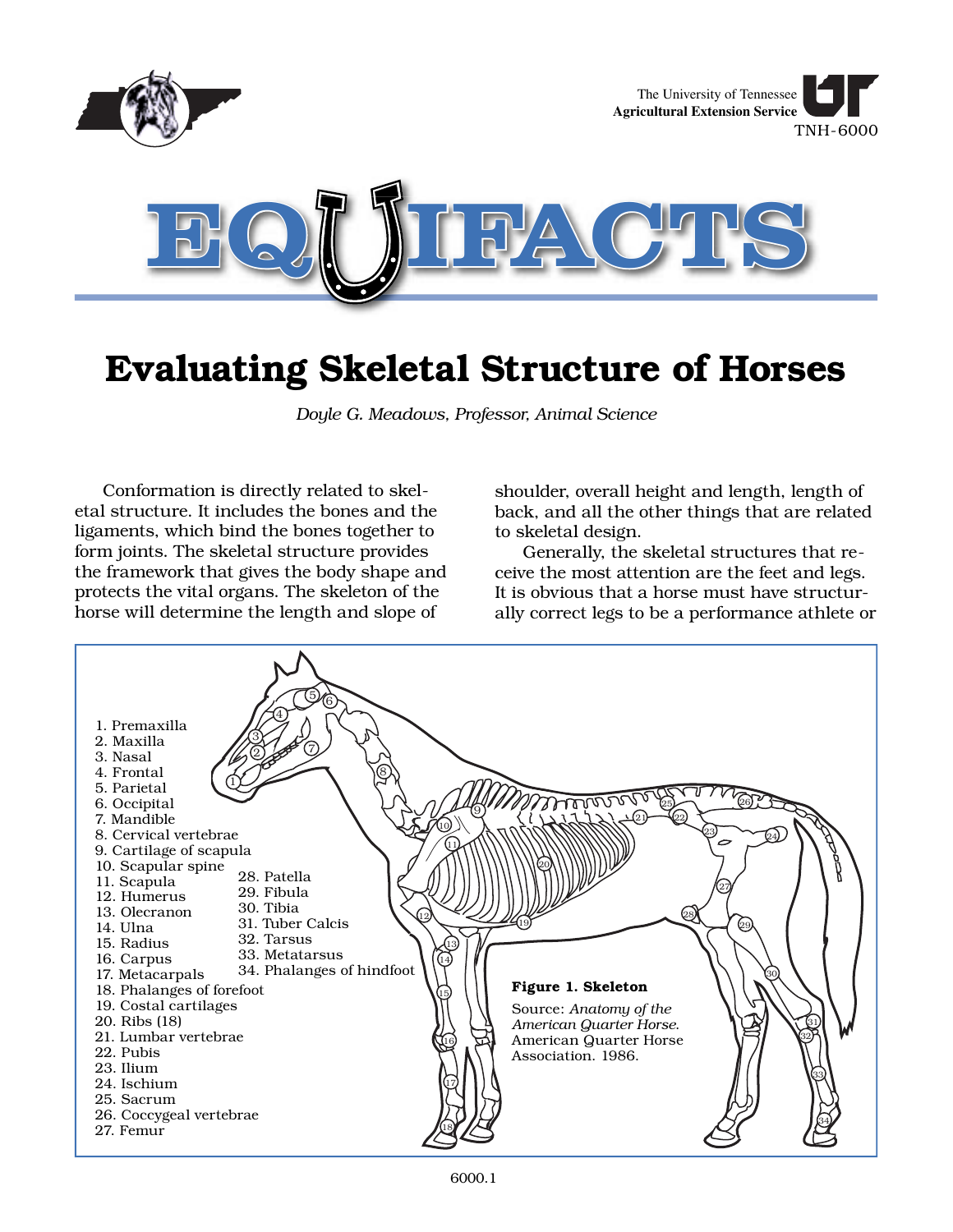to provide pleasure to its owner. The manner in which a horse moves is determined by the horse's conformation and skeletal structure. The usefulness of all horses depends on their ability to move and perform in an appropriate manner.

An understanding of skeletal make-up will assist in the evaluation of horse conformation. A skeleton of a horse is shown in Figure 1. It is necessary to have a thorough knowledge of normal, sound structure to recognize not only structural correctness but also deviations from the normal structure. Both the horse owner and the experienced judge should develop the ability to recognize common unsoundness and blemishes.

**Unsoundness** is defined as any deviation in structure or function that interferes with the intended use or performance of a horse. **Blemishes** are abnormalities that do not affect the intended use or serviceability. It is important to know the differences between abnormalities that affect and those that do not affect horse conformation and ultimately, performance.

**Serviceably sound** is a term used to indicate that a horse may have a structural problem or deviation, but it may have only limited affect on the horse's ability to perform. At least one breed association is trying to quantify serviceably sound with a numerical scoring system for soundness. Horses that are



unsound have limited performance capabilities and should not be used.

This fact sheet includes ideals of structural correctness as well as structural deviations, unsoundness and blemishes that may affect horse performance.

## **Front legs — front view**

The horse's forelimb bears about 65 percent of the weight of the horse. It is, therefore, extremely important to have straight, structurally correct front legs. Due to the amount of weight on the forelimb, there are more front leg injuries as a result of trauma and concussion. It is important to have proper bone length and angle to achieve proper horse conformation (Figure 2).



*Competitive Horse Judging*. Colorado State University, Animal Reproduction and Biotechnology Laboratory. Bulletin No. 07, 1992.

As viewed from the front, a straight line from the point of the shoulder should bisect the entire front leg all the way to the toe. There should be two equal parts in the ideally structured horse. Although this is actually rare, the toes and knees should point straight forward. Additionally, the width of the toes on the ground should be the same width as their origin in the chest. The cannon bone should be centered on the knee and fetlock (Figure 3).

There are several deviations to the ideal front column of bones as viewed from the front. Any deviation from normal has the potential to affect movement and subsequently, performance. Horses whose toes point inward (toed-in) are referred to as "pigeon-toed" while horses that have toes that point outward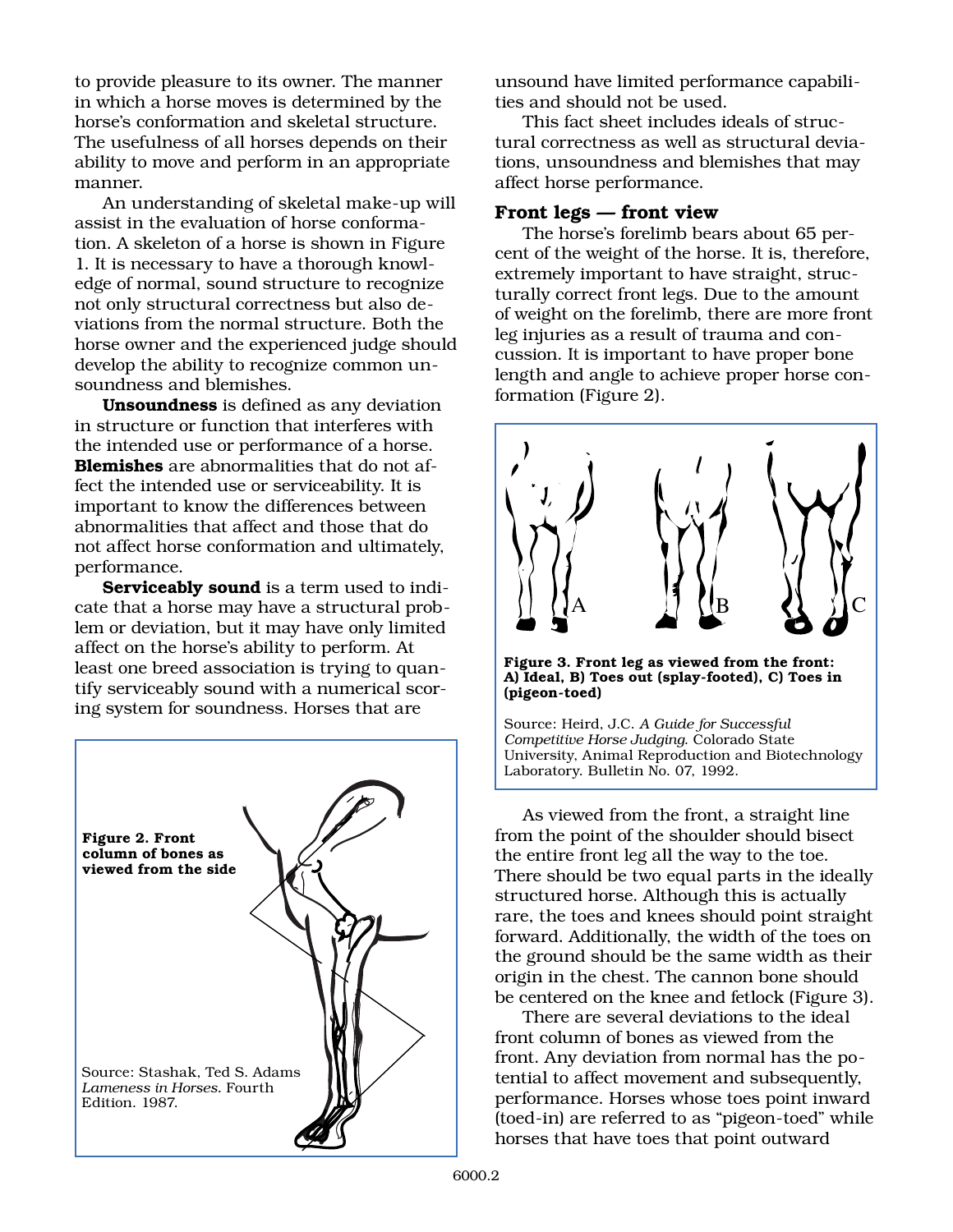(toes-out) are called "splay-foot" (Figure 3). Foot flight patterns are shown in Figure 4.

An additional structural deviation in the front leg is base-narrow (Figure 5). This condition is indicative of a horse whose feet stand closer at the ground than at the origin of the legs in the chest. This is typical of horses with larger muscle mass. The base-narrow horse



**Figure 4. Way of Going:**

**A) Normal foot moves in a straight line. B) Base-wide, or toed-out feet move forward in inward arcs, "winging." C) Base-narrow, or pigeon-toed feet move forward in wide outward arcs, "padding."**

Source: Heird, J.C. *A Guide for Successful Competitive Horse Judging*. Colorado State University, Animal Reproduction and Biotechnology Laboratory. Bulletin No. 07, 1992.

is predisposed to landing on the outside of the hoof wall. Due to the extra weight placed on the outside of the hoof, horses develop conditions such as ringbone, sidebone and heel bruising. Horses with this conformational problem can either toe-in or toe-out.

Base-wide conformation positions the feet of the horse at the ground wider than their origin at the chest (Figure 5). This condition is seen in many narrow-chested horses and is usually accompanied by feet that toe-out. Unlike the base-narrow horse, this condition allows more weight to be distributed to the inside of the horse's hoof. Horses that are basewide are also predisposed to ringbone and sidebone.

Bowlegs, knock-knees and bench knees are examples of poor conformation that may affect soundness (Figure 6).

Bowlegged horses present the entire knee in an outward deviation as viewed from the front. This condition causes increased tension on the outside of the leg due to the unequal distribution of concussion and force. Knockkneed or close-kneed horses have the entire knee set to the inside of a straight line from chest to toe. This condition is generally accompanied by horses being tod-out and with some degree of outward rotation of the cannon and fetlock. Again, this condition is predisposed to unsoundness due to an unequal line of concussion.



**Figure 5. Front leg view: A) Base-narrow, B) Base-wide**

Source: Stashak, Ted S. Adams *Lameness in Horses*. Fourth Edition. 1987.



**Figure 6. Front leg structural faults: A) Bowlegs, B) Knock-knees, C) Bench knees**

Source: Stashak, Ted S. Adams *Lameness in Horses*. Fourth Edition. 1987.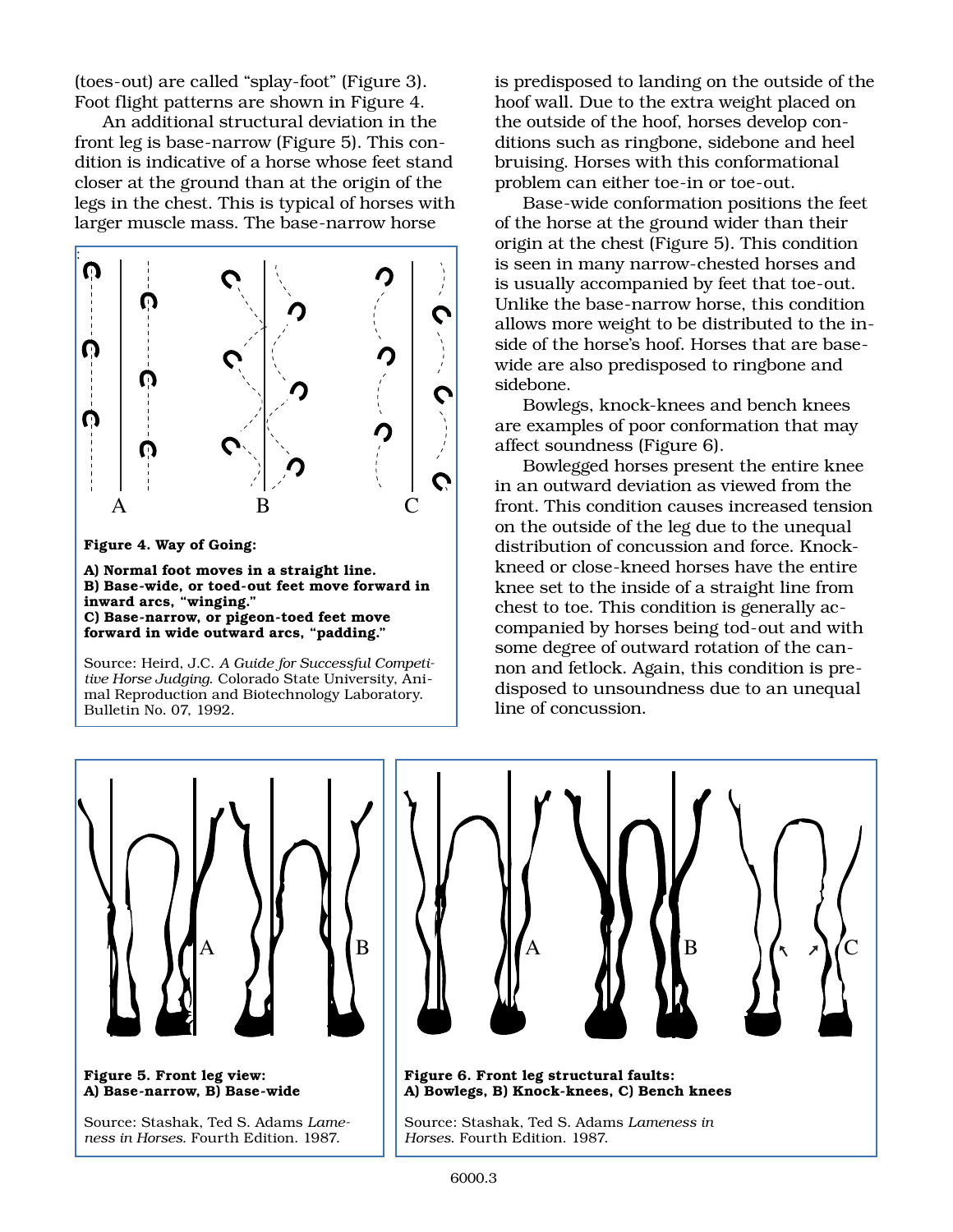

Bench knees are another structural fault in horses. Bench or offset knees are characteristic of a horse with the cannon bones set too far to the outside of the knee. This conformational problem increases the possibility for horses to develop splints (Figure 7).

## **Front legs — side view**

The front column of bones as viewed from the side should have appropriate slope and angle of shoulder and pastern. Additionally, a vertical line should run from the center of the



**Figure 8. The front legs, side view: A) Ideal, B) Buck-kneed, C) Calf-kneed**

Source: Stashak, Ted S. Adams *Lameness in Horses*. Fourth Edition. 1987.

scapula to the front edge of the knee and bisect the hoof as shown in Figure 8.

Some horses are camped-under in front. This condition refers to a horse whose forelimb is too far under the body (Figure 9). This camped-under effect will prevent a horse from having a long fluid stride and predisposes horses to unsoundnesses. These horses typically have excessive wear on the hoof with an increase in pressure on ligaments and tendons.



Source: Stashak, Ted S. Adams *Lameness in Horses*. Fourth Edition. 1987.

Camped-out refers to horses whose entire forelimb is too far forward and away from the body (Figure 9). These horses will have excessive concussion and stress on the knees, ankle and hoof. These horses are predisposed to navicular disease and laminitis. Ideal position of the front leg in relationship to the body is shown in Figure 8.

Two primary structural deviations exist in the knees of horses as they are viewed from the side. The most prevalent condition is "over at the knees" or commonly referred to as buck-kneed (Figure 8). This is a forward deviation of the knee, which is set too far forward in the horse's leg. Although a structural deviation from the normal, buck-kneed horses are capable of a long performance life.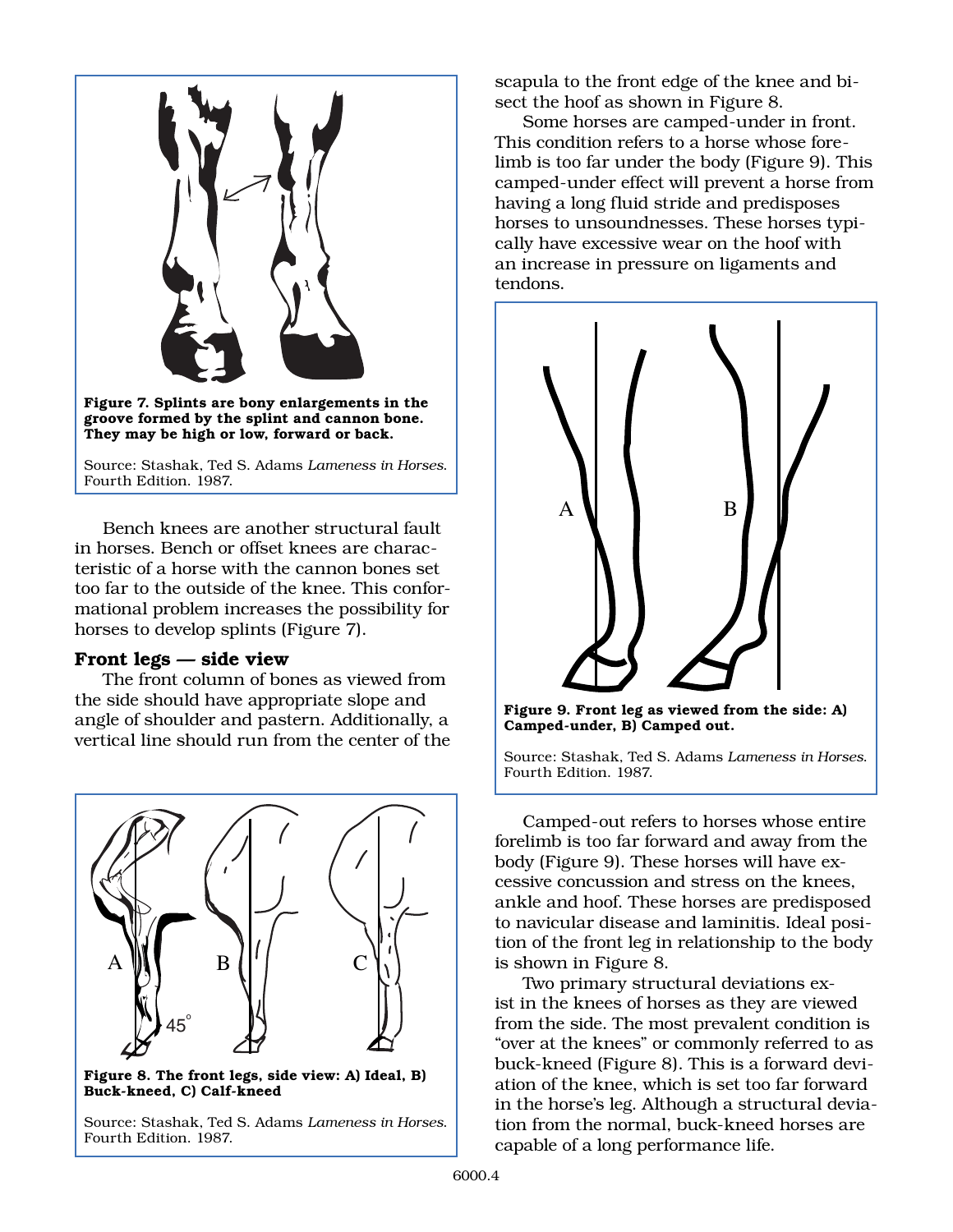

The opposite condition to buck-knees is "back at the knees" or calf kneed (Figure 8). This conformation fault is extremely serious, and many calf-kneed horses do not stay sound. In this condition, knees are set behind or back in the horse's leg. Calf-knees allow the knees to bend backwards (hyperextend) and predispose the horse to unsoundness.

Ideal pastern conformation places the angle of the pastern at approximately 45 degrees in the front and approximately 50 degrees in the rear pastern, with a moderate length to the pastern (Figure 10). Short, steep pasterns will not allow for the normal cushion effect on the forelimb that is found in the ideal. This condition gives a choppy, rough stride and a horse predisposed to lameness due to

extra concussion on the entire front column of bones. Long, weak pasterns allow the horse to injure ankles, tendons and ligaments. The pasterns are too long relative to length of limb.

### **Rear legs — rear view**

Ideally, when evaluating a horse for structural correctness from the rear, you should draw an imaginary line from the point of the buttocks to the ground which should bisect the gaskin, hock and hoof (Figure 11). This will provide equal distribution of weight, equal bone pressure and equal strain on ligaments. It is not critical that a horse be perfectly straight from the ankles down as viewed from the rear. In fact, most horses naturally stand

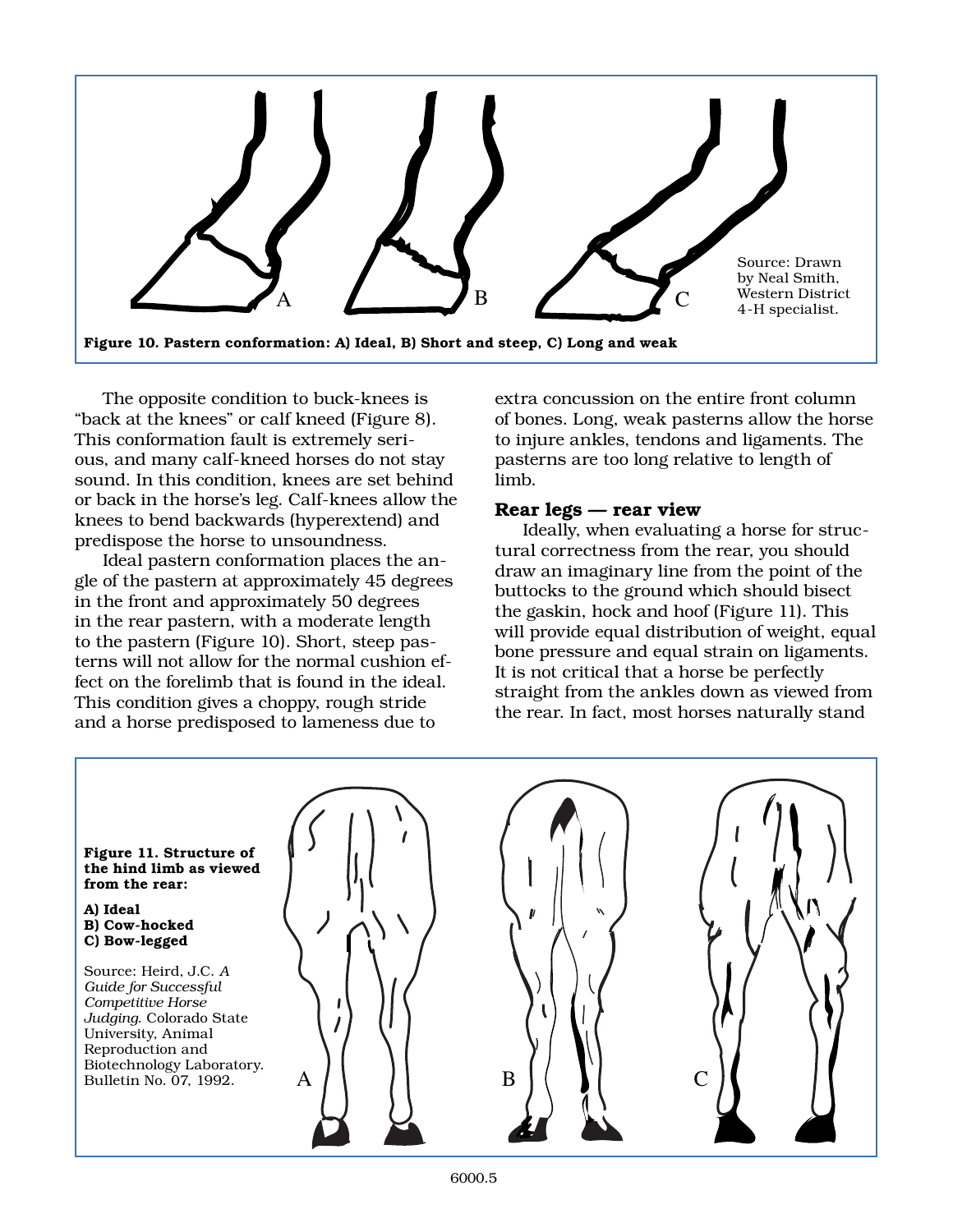with the cannons parallel and toe-out slightly from the ankles down. This allows a horse's stifle to clear the rib cage in flight, resulting in a longer-strided, freer-moving horse.

Horses that are bowed-in at the hocks, with the cannon bones not parallel, are referred to as "cow-hocked" (Figure 11). Typically, these horses have hocks that are too close and point toward one another and the feet are widely separated. These horses have hindlimbs that are base-narrow from the buttocks to the hocks and base-wide from the hocks to the toes. The horse that is "cowhocked" will have a tendency to be weak in the major movements that require work off the haunches such as stopping, turning and sliding.

Occasionally there are horses that actually toe-in behind and are "out at the hock" (bowlegged). Bow-legged horses (Figure 11) have hocks that are too far apart and are generally predisposed to being base-narrow. These horse have added strain on the bones, ligaments and joints and may have many types of interference in movement. Most of these horses are very poor athletes and should be severely penalized.

# **Rear legs — side view**

Conformation excellence of the horse's hind leg structure as viewed from the side is indicated by a line from the point of the buttocks to the ground. Ideally, that line should touch the hocks, run parallel to the cannon and be slightly behind the heel (Figure 12). A horse with too much angle in the hock joint is sickle-hocked. As viewed from the side, the horse is standing under from the hock down, due to the excessive angulation in the hock (Figure 12). Horses with sickle hocks are predisposed to curbs, enlargements below the point of the hock. Many of these horses tend to be outstanding athletes for a brief period of time.

Excessively straight-hocked horses have correspondingly less set (or angle) in the hock joint (Figure12) and are referred to as post-legged. These horses typically have poor movement, with little flexion, which causes limited drive and impulsion from their hind legs. This predisposes the horse to bog spavins — inflamation or swelling of the soft tissue of the hock —and increases the chance for injury and unsoundness.



**Figure 12. Structure of the hind limb as viewed from the side: A) Ideal, B) Sickle-hocked, C) Post-legged.**

Source: Heird, J.C. *A Guide for Successful Competitive Horse Judging*. Colorado State University, Animal Reproduction and Biotechnology Laboratory. Bulletin No. 07, 1992.